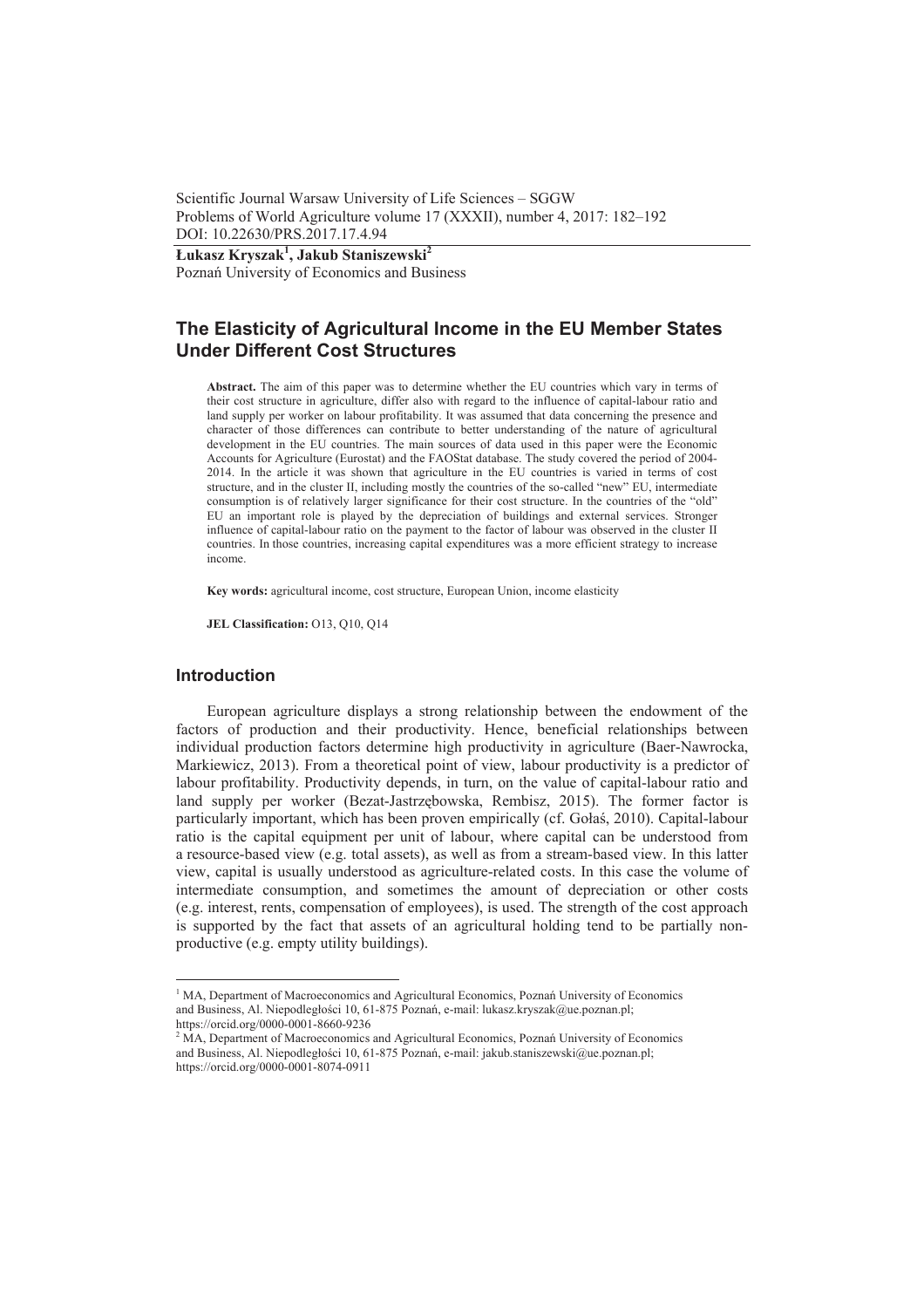Agriculture-related costs are a complex category and are the subject of numerous studies. Two approaches competing in the course of research into costs in agriculture can be named; the synthetic approach, involving estimating costs (and then income) of all activities in an agricultural holding, and the analytical approach, where a stronger emphasis is put on estimating precise costs and profits of particular directions of production. Currently, the synthetic approach is prevalent (Zietara, 2009).

Difficulties in cost analysis are associated with the use of private means of production in agriculture, because such means often are not actually paid. An increasing degree of interrelation between agricultural holdings and the market, which is, as a matter of fact, an indicator of the modernization of agriculture, leads to an increase in external financing in the capital structure of a holding (Gołębiewska, 2010). According to Kulawik (1996), agriculture is characterized by difficulties in generating equity, which means it has to be supported with external capital. This results in a change in the capital (cost) structure; however it is not a negative phenomenon, because agricultural holdings using external financing may take advantage of the financial leverage effect (Szymańska, 2009). It can be stated that the more external factors (actually paid ones) there are in cost structure, the more accurate are income accounts. Otherwise, the amount of income recorded in databases is distorted by the fact that the estimated value of one's own means of production involved is not subtracted. This phenomenon inspires attempts at designing methods of estimating the cost of using one's own means of production, including the valuation of one's own work and the cost of using private arable land (Goraj, Mańko, 2011). The authors of this article assume that agriculture in the EU displays varied structures of operating costs among the member states. This variation within microstructures constitutes a quantifiable reflection of qualitative changes occurring in the economy (Kukuáa, 2010, p. 16). The final verifier of the adequacy of a structure, however, is the economic result, which can be represented by the generated income (Goddart et al., p. 485). It is determined by, among others, the relation between resource relationship and their elasticity. In the paper elasticity of agricultural income is assessed. It is defined as a change in income which occurs with the change of resource relationships. For example, if the elasticity equals 0,5 it means that with the 1% increase in the inputs relationship, agricultural income increases for 0,5%. This situates our research among the others concentrated on finding determinants of agricultural income. Many determinants have been identified as so far, including contract farming (Nadolny, Dzatora, Nguyen, 2015), socio-cultural and education factors (Panda 2015), agricultural policy (Hansen, Teuber, 2011, Severini, Tantari, 2013) or trade distortions (Anderson, Martin, Van der Mensbrugghe, 2006). The conducted research is about to extend the list above for determinants of a structural nature. However, structures in agriculture can be assessed in many dimensions. Earlier studies sought the impact of relations in agricultural production factors (Baer-Nawrocka, Markiewicz, 2013), diversification in produced commodities (Goletti, 1999), agrarian structure (Manjunatha et al., 2013; Czyżewski, Staniszewski, 2016) or structure of agricultural support (Czyżewski, Smedzik, 2017). This paper is going to expand this research agenda, by evaluating the impact of another dimension of agricultural structures – the cost structures. According to our best knowledge similar research on a macroeconomic scale has not been conducted as so far. The aim of this paper was to determine whether the EU countries which vary in terms of their cost structure in agriculture, differ also with regard to the influence of capitallabour ratio and land supply per worker on labour profitability. The data concerning the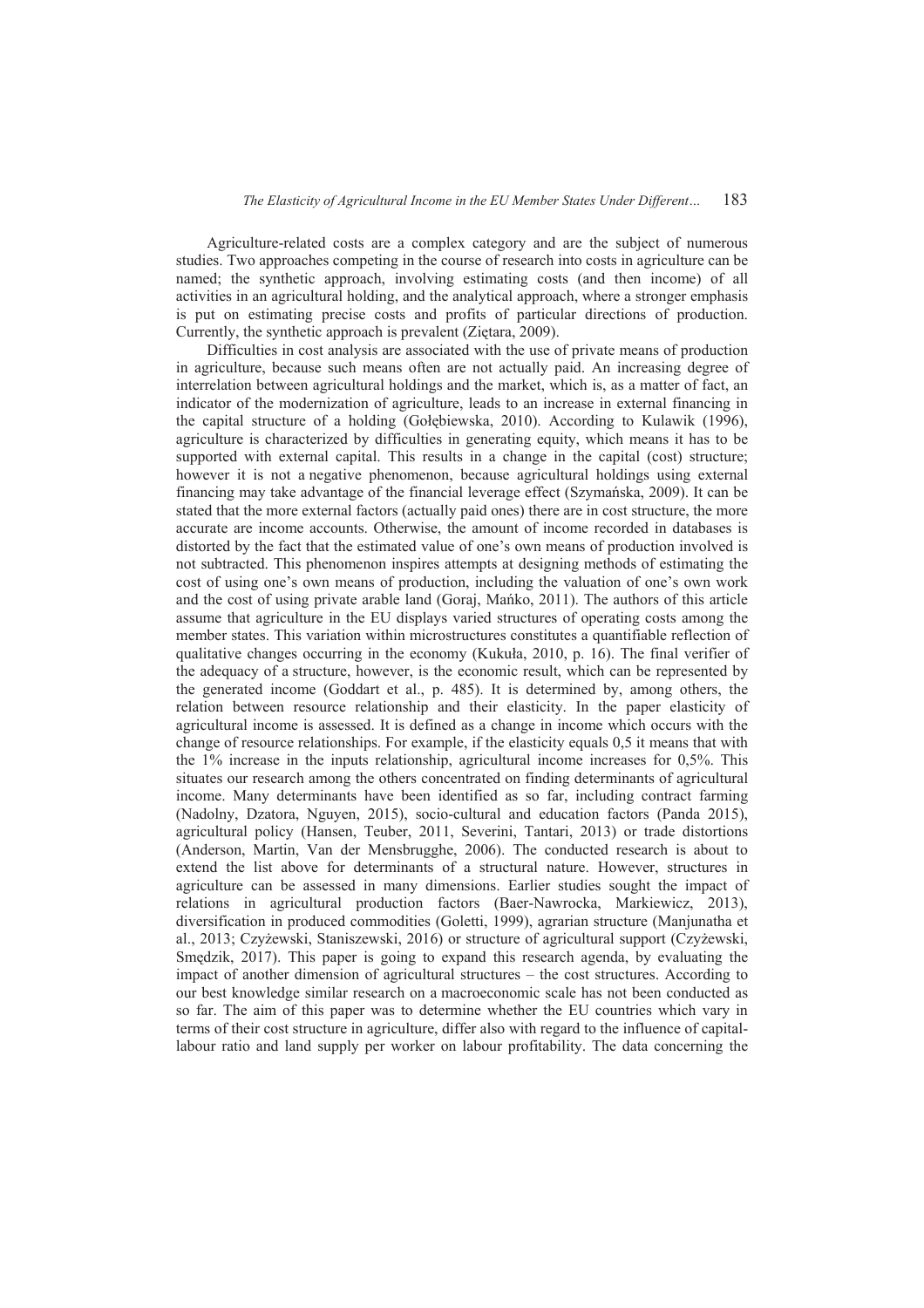presence and character of those differences will contribute to a better understanding of the nature of agricultural development in the EU countries, by defining its determinants.

# **Data and methods**

 $\overline{a}$ 

The study conducted can be divided into two stages. The first one involved dividing the EU countries into groups, the criterion being the cost structure of agricultural activity. On the basis of data from the Economic Accounts for Agriculture (EAA) three dimensions of this structure can be distinguished: I – general cost structure, II – intermediate consumption structure, III – the structure of consumption of fixed capital (the components of particular dimensions are listed in detail in Table 2). Those structures were characterized by averaged data from the period 2004-2014. The degree of similarity among the structures was calculated with a formula proposed by Kukuła (2010, p. 29):

$$
v_{pl} = \frac{\sum_{i=1}^{k} |\alpha_i - \beta_i|}{2}
$$

where,  $\alpha$  is the vector of state a's structures.  $\beta$  is the vector of state b's structures.

To make the comparison, this coefficient uses the so-called Manhattan distance<sup>3</sup>, and its measure is normalised – it ranges from 0 to 1, where 0 indicates maximum correspondence while 1 indicates maximum divergence. Through estimations three distance matrices were obtained, values of which were then averaged. Particular structure dimensions were assigned the following weight:  $I - 0.5$ ;  $II - 0.25$ ;  $III - 0.25$ , which reflect their importance. They were selected in such a way, since dimensions II and III constitute an analytical continuation of the components of dimension I. The synthetic distance matrix was then used in a cluster analysis, performed with Ward's method<sup>4</sup>. The statistical significance of the differences between two sample means in each type of cost were tested using Student's *t-*test (if the variable in each cluster had normal distribution) or nonparametric Mann-Withney U test (in other cases). The assumption of homogeneity of variance of variables between the clusters was evaluated using the Levene's test and the Brown-Forsythe test. If the assumption was rejected we also used a non-parametric approach.

In the second stage of the study the elasticity of changes in agricultural income (payment to the factor of labour) in response to the changes in capital-labour ratio and the supply of land per labour unit were estimated. The clusters of countries indicated in the first stage were used. The elasticity was estimated with panel regression models<sup>5</sup>. The first panel included 12 countries over the period of 11 years, the other 13 countries over the period of

<sup>&</sup>lt;sup>3</sup> This name stems from the method of calculating the distance necessary to move from one spot in a city to another when the only possible movement is along straight lines intersecting at right angles (Stanisz, 2007, p. 116).

<sup>&</sup>lt;sup>4</sup> In this method, the distance between points is calculated with the analysis of variance approach. It is aimed at minimizing the sum of squared deviations within clusters. This method is used as a very effective one, although it promotes little clusters (Stanisz, 2007, p. 122).<br><sup>5</sup> Panel regression is a method to analyze two

Panel regression is a method to analyze two-dimensional (typically cross-sectional and longitudinal) panel data. The data are usually collected over time and over the same individuals and then a regression is run over these two dimensions.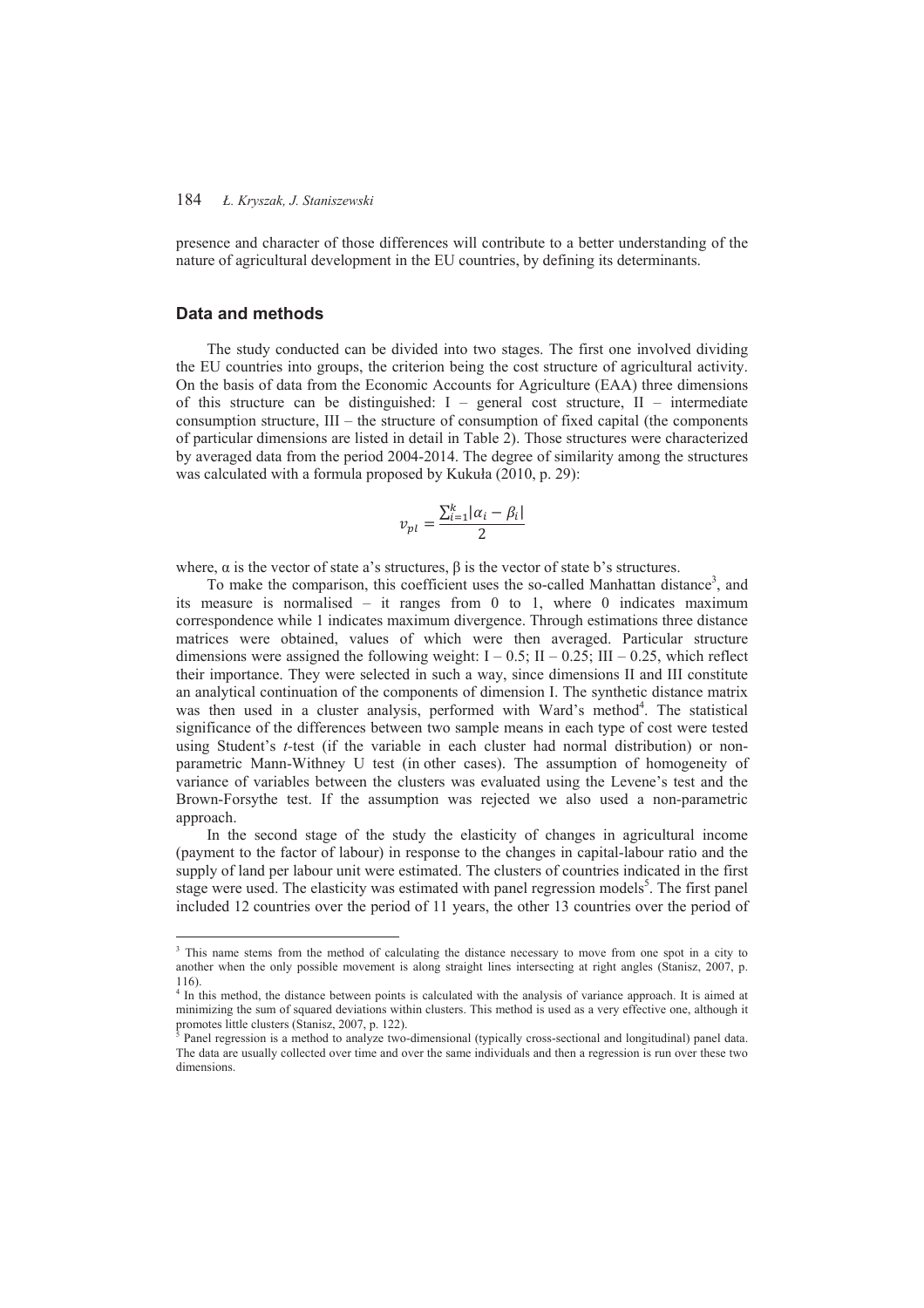11 years (2004-2014). Luxembourg and Latvia were excluded from analysis due to the lack of data on the structure of consumption of fixed capital (in EAA they were entirely classified as "other"). The original values of the dependent variable were replaced with moving averages covering 3 observed periods between 2005 and 2013 and 2 observed periods in 2004 and 2014. This procedure was chosen because incomes in agriculture are subject to fluctuation on a yearly basis due to their dependence on the global economic situation and weather conditions, which cannot be accounted for by changes in expenses alone. A stream-based (cost-based) approach to capital was applied. Since agricultural holdings often have considerable assets uninvolved directly in production, a cost-based approach to capital appears to be justified and it has been used in other studies within the field of agricultural economics (Niezgoda, 2009a; Niezgoda, 2009b; Nowak, Wójcik, Krukowski, 2015). In the aforementioned papers, capital was understood as a sum of costs, which in this case includes the cost of hiring workers, interest and rent. This approach is justified when microeconomic data (e.g. FADN) are used, and the income of agricultural entrepreneurs is modelled (in the FADN database the relevant category is *net income,* while in Eurostat – *entrepreneurial income*) 6 . In a macroeconomic approach, which considers the entire supply of land and labour, a more adequate income category is value added (optionally factor income, including subsidies), which is generated also by people who are not owners of a holding and land, which does not belong to a farmer. Then, there is no need to include the cost of land and labour in the capital flow. When panel-type data are used, the sum of income can be modelled in relation to supplies spent (a Cobb-Douglas-type function) or payment to one of the factors of production can be modeled in relation to the relations among the remaining factors of production. In this article the latter approach was taken. A relative weakness of using a traditional Cobb-Douglas-type function in macroeconomic studies is the little variation in inputs in agricultural production over short periods. It particularly applies to land supplies in highly developed countries. Definitions of variables used in the models are presented in Table 1.

In order to estimate the parameters of the function for the payment to the factor of labour, raw input data were logarithmised and a panel regression model was estimated. The adequacy of chosen models (least squares model, fixed effects model, random effects model) was tested with the Breusch–Pagan test and the Hausman test with statistical significance at the 0.05 level (Kufel, 2011). In all cases the most accurate model specification was the random effects model (*Random effects-RE)*. The models were estimated using the PCSE (Beck-Katz) robust standard errors procedure. Therefore, the model equation was constructed as follows:

> $ln(AGRICULTURAL INCOME_{it}) = \beta_0 + \beta_1 * ln(CAPITAL/AWU_{it})$  $+ \beta_2 * ln(TAA/AWU_{it}) + v_i + \varepsilon_{it}$

where:  $v_i$  is random drawings from a given probability distribution,  $\varepsilon_{it}$  is net random error.

 $\overline{a}$ 

<sup>&</sup>lt;sup>6</sup> When net income is modelled, it is sometimes possible to include the entire supply of land and labour used by agricultural holdings in explaining variables, assuming "methodological rationality of farming families or management" (Niezgoda 2009b).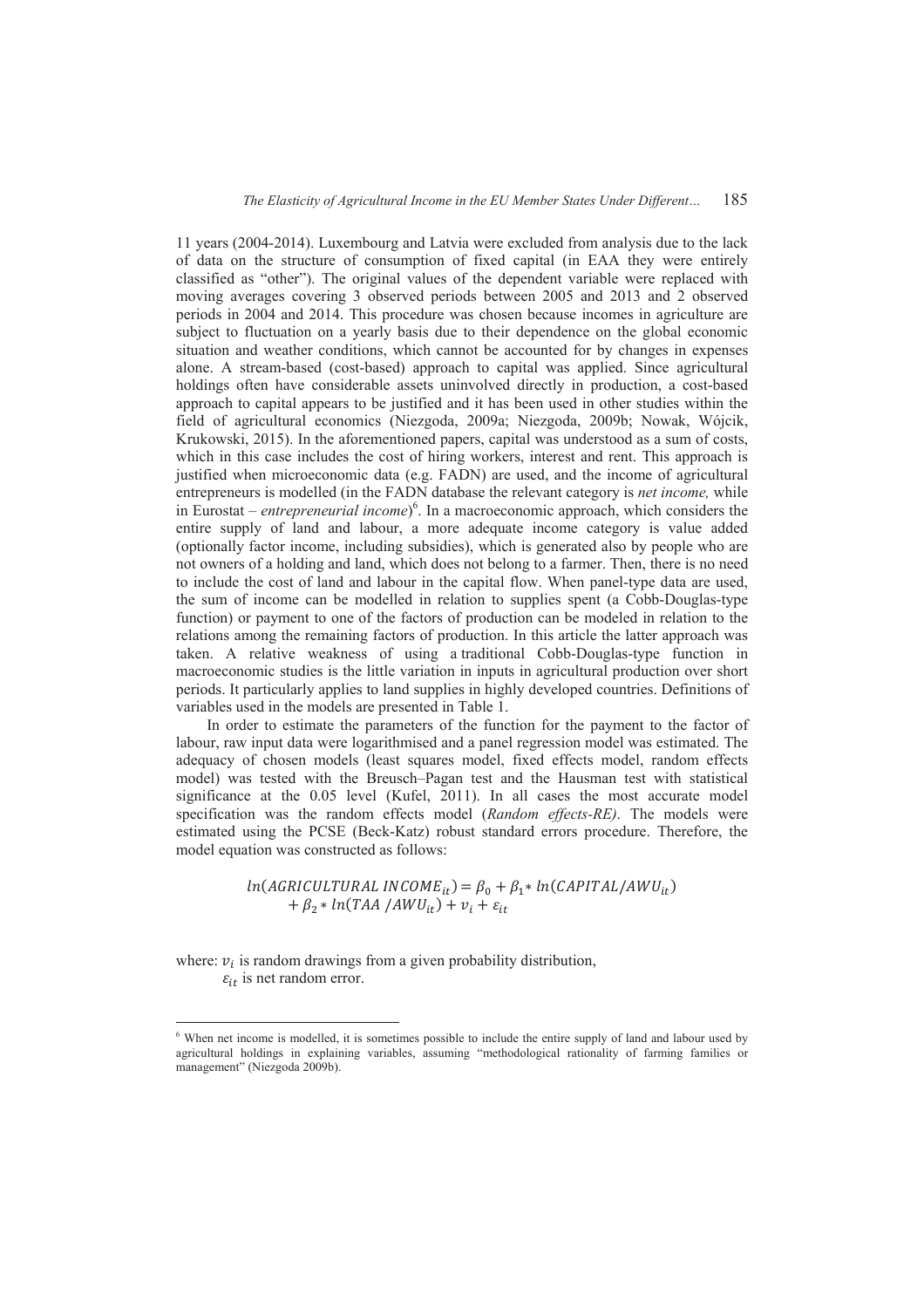| Table 1. Definitions and sources of variables used in the analysis |  |
|--------------------------------------------------------------------|--|
|--------------------------------------------------------------------|--|

| Variable                         | Description                                                                                                                                                                                                                                                                                                                                                           | Source                                                                                                              |
|----------------------------------|-----------------------------------------------------------------------------------------------------------------------------------------------------------------------------------------------------------------------------------------------------------------------------------------------------------------------------------------------------------------------|---------------------------------------------------------------------------------------------------------------------|
| Agricultural income              | Factor income as a measure of income<br>generated by all production factors in<br>agriculture. The formula is: net value<br>added at basic prices + other subsidies on<br>production minus other taxes on<br>production. Net value added is calculated<br>by subtracting depreciation and total<br>intermediate consumption from the value<br>of agricultural output. | Economic accounts for agriculture<br>- values at real prices in euro.<br>chain linked volume (2010)<br>[aact eaa04] |
| Capital                          | Total sum of total intermediate<br>consumption and depreciation.                                                                                                                                                                                                                                                                                                      | Economic accounts for agriculture<br>- values at real prices in euro.<br>chain linked volume (2010)<br>[aact eaa04] |
| Labour (AWU)                     | Total Annual Work Units (thousands). 1<br>AWU corresponds to the work performed<br>by one person who is occupied on an<br>agricultural holding on a full-time basis.<br>It may differ between member states but<br>usually it is circa 2000h per year.                                                                                                                | Agricultural Labour Input<br>Statistics [aact ali]                                                                  |
| Total agricultural area<br>(TAA) | Total agricultural area in thousands of<br>hectares.                                                                                                                                                                                                                                                                                                                  | FAOStat/Inputs/Land                                                                                                 |

Source: Author's own elaboration based on Economic Accounts for Agriculture, Eurostat and FAOStat.

The research methods applied in the paper lead to conclusions about the influence of the cost structure on the agricultural income in an indirect way. They test whether in groups of countries where these structures are significantly different, the income elasticity if the capital-labour ratio and land supply per worker is also different. These elasticities are treated as specific intermediary variables. The justification for such a methodology is the complexity of the cost structure in agriculture. Without the "a priori" adoption of a certain benchmark, it is not possible to transform this data into a synthetic indicator, expressed on a nominal scale, which would allow for their direct use in regression models. On the other hand, placement of all elements of the cost structure in the regression equation was impossible due to the limited number of observations.

### **Cluster analysis results**

The cluster analysis conducted (Fig. 1.) allows for distinguishing two groups of countries and two outliers – Latvia and Luxembourg. This accounts for their separate clustering.

The remaining 25 countries were divided into two clusters. In the first one, 10 out of 12 countries are "old" EU countries. The remaining two are Bulgaria and Hungary. Cluster II contains most of the "new" member states (which joined the EU after 2004), with the exceptions of Portugal, Spain, Ireland and Belgium. A detailed breakdown of the structures in particular clusters is presented in Table 2.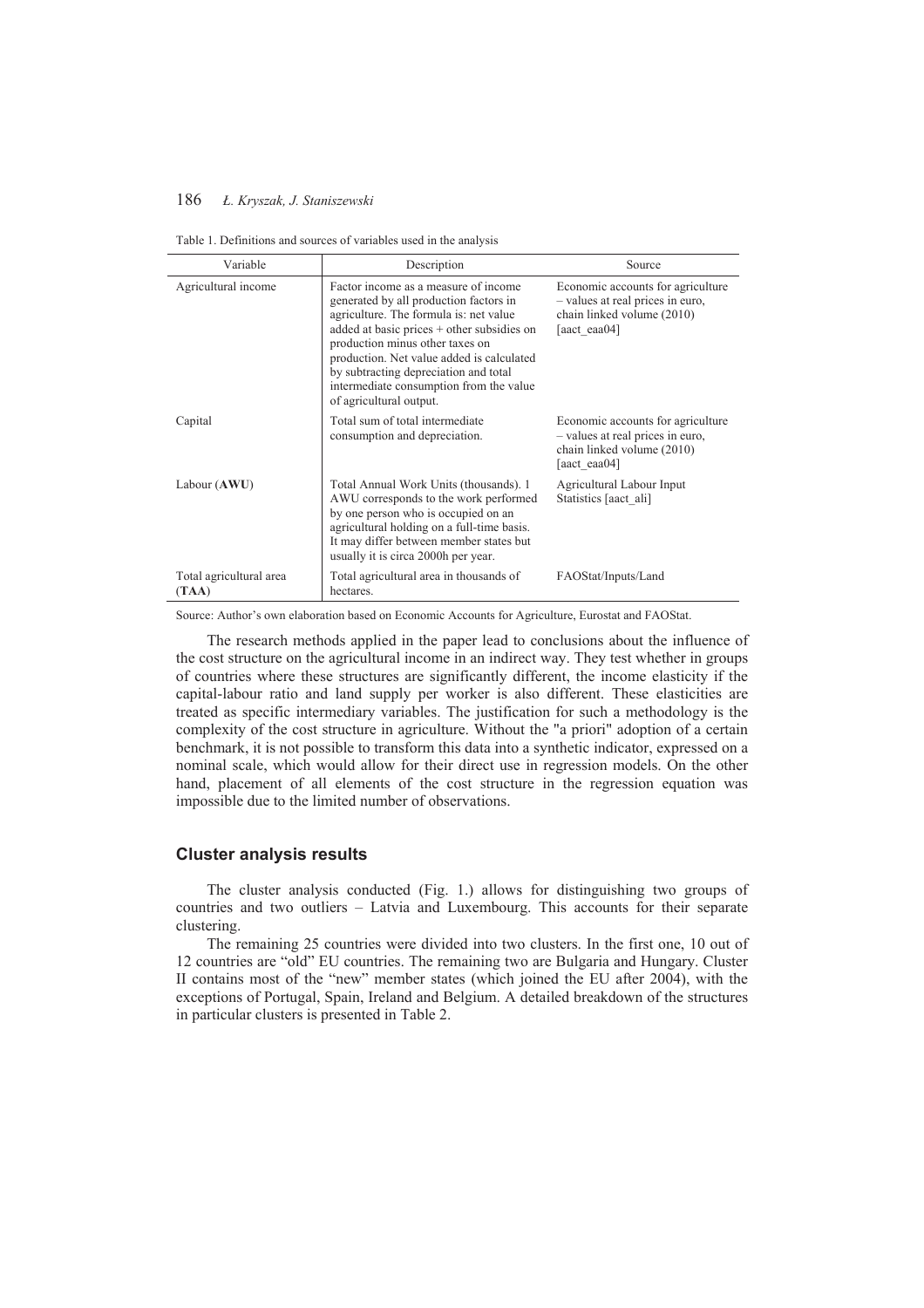

Fig. 1. The results of cluster analysis of EU Member States based on the structure of costs in agriculture sector in years 2004-2014

Source: Author's research based on Eurostat data (access: March 31st 2017).

When it comes to general cost structure (Dimension I), in both cases intermediate consumption is prevalent, but its percentage share was higher by 6 p.p. in Cluster II. At the same time, Cluster I exhibited a higher percentage of consumption of fixed capital (by 5 p.p.). Both differences were statistically significant. The structure of intermediate consumption (Dimension II) is also convergent but to a lesser extent. Costs of feedstuffs play a dominant role, however their percentage share is much higher in Cluster II (by 9 p.p.). In Cluster I, however, costs of agricultural services (5 p.p. more) and other goods and services (3 p.p. more) were more important. The first two differences were statistically significant. Regarding the structure of consumption of fixed capital (Dimension III), Cluster I is characterized by a higher share percentage of depreciation of buildings, while Cluster II – by a higher share percentage of plantations. In the case of this cluster, however, a restriction concerning outliers must be made. In Cluster I, Greece is a problematic case, where all consumption costs are counted as depreciation of agricultural equipment. In Cluster II, the percentage share of plantations is inflated by Spain and Portugal, which diverge from other EU countries in this respect. Nevertheless, the division allowed for identifying two groups of countries. In the first one, agriculture is better equipped with fixed capital, in particular buildings, and external services are used more often. In the other group the most important agricultural cost are current expenses, mostly feedstuffs.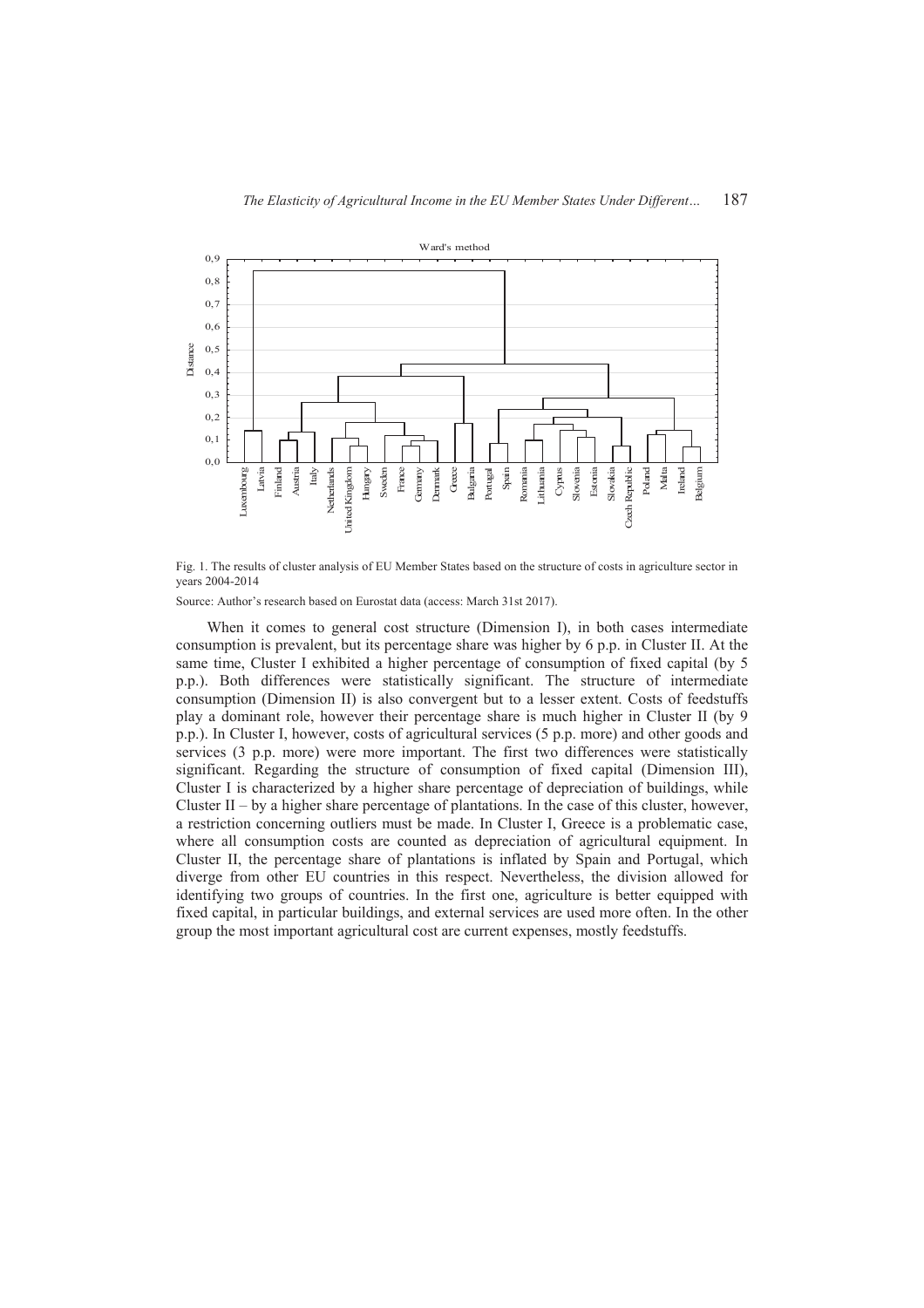| Table 2. Characteristics of identified groups |  |
|-----------------------------------------------|--|
|-----------------------------------------------|--|

|                | Types of costs                                                                | Cluster I               |       |                         | Cluster II |                                 |
|----------------|-------------------------------------------------------------------------------|-------------------------|-------|-------------------------|------------|---------------------------------|
| Dimen-<br>sion |                                                                               | Mean (in<br>$\%$        | $CV*$ | Mean (in<br>$\%$ )      | $CV*$      | or Mann-<br>Withney U<br>Test** |
|                | (1) total intermediate<br>consumption                                         | 65                      | 10%   | 71                      | 8%         | 0,035                           |
|                | (2) fixed capital consumption                                                 | 17                      | 32%   | 12                      | 39%        | 0,035                           |
| L              | (3) compensation of employees                                                 | 10                      | 29%   | 12                      | 40%        | 0,222                           |
|                | (4) other taxes on production                                                 | 1                       | 86%   | 1                       | 95%        | 0,384                           |
|                | (5) rents and other real estate<br>rental charges to be paid                  | $\overline{\mathbf{4}}$ | 31%   | $\mathbf{2}$            | 53%        | 0,001                           |
|                | $(6)$ interest paid                                                           | 3                       | 67%   | $\overline{2}$          | 61%        | 0,221                           |
|                | (7) seeds and planting stock                                                  | 5                       | 29%   | 5                       | 39%        | 0,412                           |
|                | (8) energy; lubricants                                                        | 13                      | 35%   | 13                      | 29%        | 0,532                           |
|                | (9) fertilisers and soil improvers                                            | 7                       | 33%   | $\overline{7}$          | 41%        | 0,834                           |
|                | (10) plant protection products,<br>herbicides, insecticides and<br>pesticides | $\overline{4}$          | 36%   | $\overline{4}$          | 46%        | 0,710                           |
|                | $(11)$ veterinary expenses                                                    | 3                       | 46%   | 3                       | 47%        | 0,684                           |
|                | (12) feedstuffs                                                               | 34                      | 14%   | 43                      | 19%        | 0,004                           |
| $\mathbf{I}$   | (13) maintenance of materials                                                 | 6                       | 23%   | 5                       | 37%        | 0,165                           |
|                | (14) maintenance of buildings                                                 | $\mathfrak{2}$          | 54%   | 3                       | 48%        | 0,192                           |
|                | (15) agricultural services                                                    | 8                       | 29%   | $\overline{\mathbf{3}}$ | 59%        | 0,000                           |
|                | (16) financial intermediation<br>services indirectly measured                 | $\mathfrak{2}$          | 54%   | $\overline{2}$          | 92%        | 0,221                           |
|                | (17) other goods and services                                                 | 16                      | 28%   | 13                      | 50%        | 0,131                           |
|                | (18) fixed capital consumption:<br>equipment                                  | 62                      | 27%   | 62                      | 8%         | 0,943                           |
| III            | (19) fixed capital consumption:<br>buildings                                  | 32                      | 46%   | 27                      | 34%        | 0,356                           |
|                | (20) plantations                                                              | $\mathfrak{2}$          | 137%  | 7                       | 127%       | 0,183                           |
|                | $(21)$ other                                                                  | 3                       | 134%  | $\overline{4}$          | 127%       | 0,568                           |

Group I: Finland, Austria, Italy, Netherlands, United Kingdom, Hungary, Sweden, France, Germany, Denmark, Greece, Bulgaria;

Group II: Portugal, Spain, Romania, Lithuania, Cyprus, Slovenia, Estonia, Slovakia, Czech Republic, Poland, Malta, Ireland, Belgium;

\* CV- coefficient of variation;

\*\* p value lower than 0,05 means that one can reject the null hypothesis that there are no stastically significant differences between mean of given variable between clusters. Non-parametric approach was used in variables: 4, 5, 6, 8, 12,13, 16, 20,21.

Source: Research conducted by the authors based on Eurostat data (access: March 31st 2017).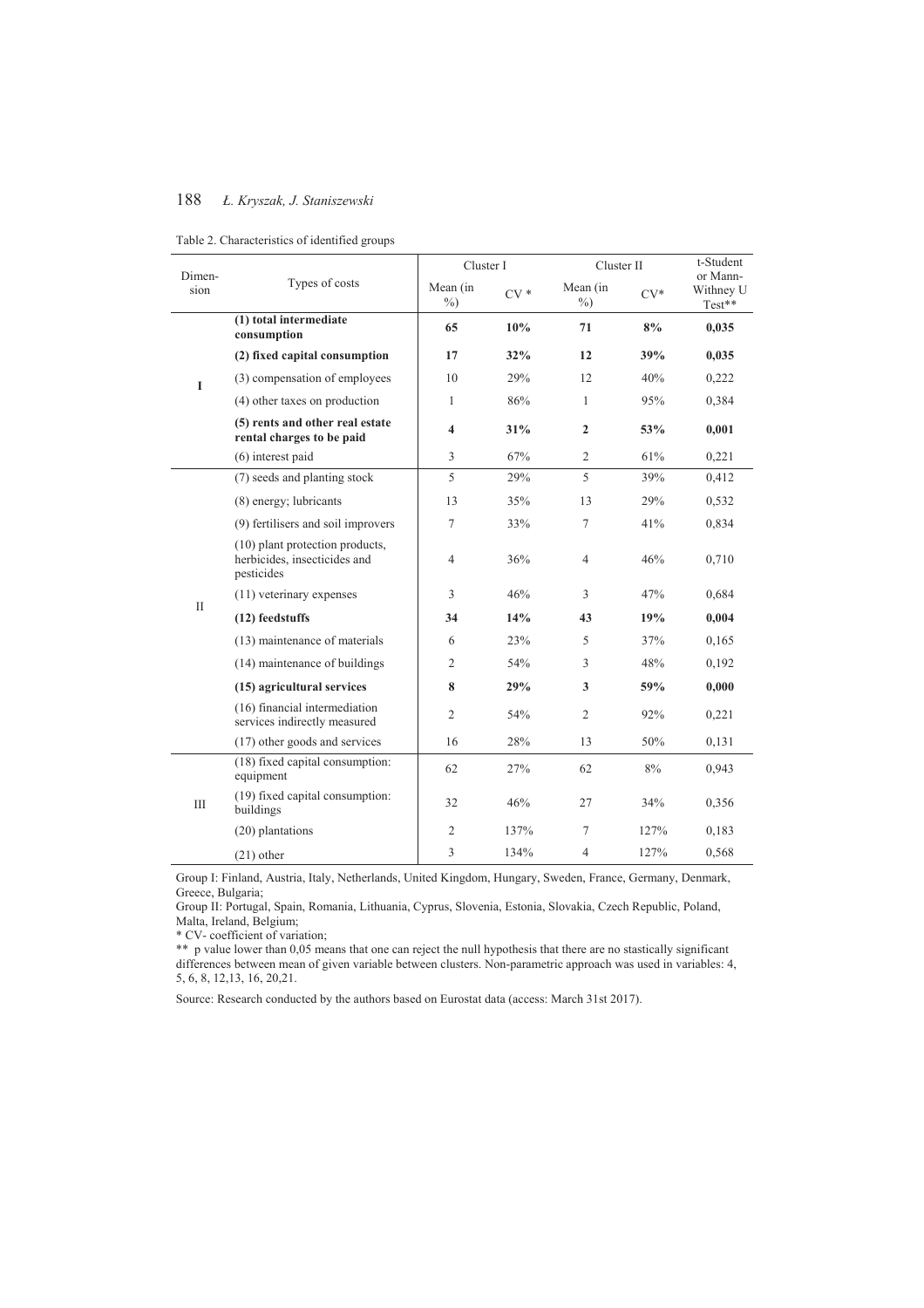### **Elasticity analysis results**

In the second stage of the study, a function of income (payment to the factor of labour) in relations to capital-labour ratio and supply of land per a unit of labour was estimated (Table 4). The first step was to estimate the function including both explained variables; the next step involved using only the variable which was statistically significant. Descriptive characteristics of the levels of used variables in both clusters of countries are presented in Table 3.

Table 3. Descriptive statistics of the variables used in models

|                                         | Cluster 1 |        |            | Cluster II |        |            |
|-----------------------------------------|-----------|--------|------------|------------|--------|------------|
| Types of costs                          | Mean      | $SD**$ | $CV^*(\%)$ | Mean       | $SD**$ | $CV^*(\%)$ |
| Agricultural income/AWU (thousand EURO) | 22.63     | 11.96  | 53         | 12.64      | 9.00   |            |
| Capital/AWU (thousand EURO)             | 57.67     | 43.28  | 75         | 24.22      | 23.21  | 96         |
| <b>UAA/AWU</b>                          | 27.50     | 15.62  | 57         | 17.93      | 11.86  | 66         |

\* CV- coefficient of variation,

\*\* SD- standard deviation.

Source: Research conducted by the authors based on Eurostat and FAOStat data (access: 31.03.2017).

In Cluster I (including most of the so-called EU15 countries), the average payment to the factor of labour in the 2004-2014 period amounted in EUR 22.63 thousand, while in Cluster II it was EUR 12.6 thousand, which is 44% less. Cluster II was characterised by a higher coefficient of variation, which points to a higher heterogeneity of the panel. There were also observable differences in capital-labour ratio. In Cluster I, it was EUR 57.67 thousand in capital value per each AWU, while in Cluster II – only 24.3 thousand per AWU (57.3% less). In both clusters the values of capital-labour ratio were widely varied among individual countries and in studied years, however bigger differences were observed in Cluster II. Cluster I was also characterised by a more profitable ratio of factor of land to factor of labour. There were 27.5 ha per each person employed full-time, while in Cluster II it was 17.9 ha (nearly 35% less). The differences between the clusters within this variable were relatively lower, similarly to the variation within individual clusters, which is accounted for by a lower coefficient of variation.

In both clusters, the direction of influence of land to labour ratio on payment to the factor of labour was consistant with the predictions, however the lack of statistical significance at the level of at least 0.1 does not allow for a substantive interpretation of the regressor value. Another fact pointing to the lack of the significance of this variable is that including only one explaining variable in a model does not negatively influence the explanatory power of the model (cf.  $R^2$  values). No statistical significance of the influence of land to labour ratio on incomes observed in the model can partially stem from little variation in this variable in the studied period. According to the Herlemann Stamer model (1963), the process of land concentration (an improvement in the ratio of the factors of land and labour) is the last important stage of the agricultural development cycle.

The estimated models indicate an important role of the stock of capital in relation to available labour force in explaining payment to the factor of labour. In Cluster I, a 1% increase in capital to labour ratio led to a 0.66% increase in payment to the factor of labour. When it comes to Cluster II, a  $1\%$  increase in capital to labour ratio resulted in payment to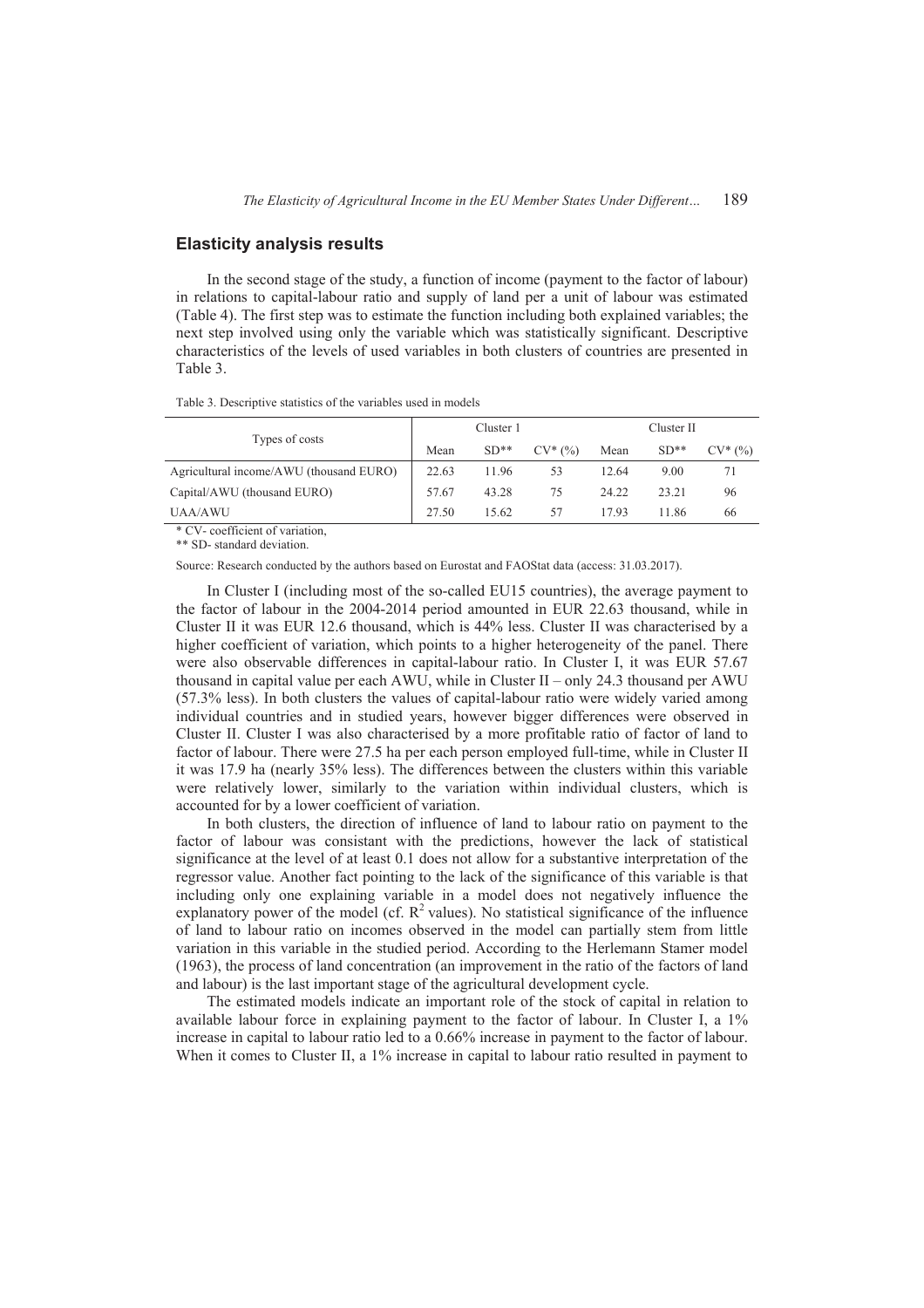the factor of labour increasing by 0.81%. It can be concluded then, that agricultural income in the countries of Cluster II reacted stronger to changes in the stock of capital in relation to available labour force. Additionally, in the case of models for Cluster II, a better  $R^2$  fit value was obtained. In all estimated models, within variance was lower than between variance and theta value was close to one, which means that the models explain the variation in the explained variable more accurately within individual countries than among countries.

| Variable              | Cluster I  |             | Cluster II  |            |  |
|-----------------------|------------|-------------|-------------|------------|--|
|                       | (1)        | (2)         | (3)         | (4)        |  |
| Number of observation | 132        | 132         | 143         | 143        |  |
| constant              | 0.474      | 0.491       | $-0.098$    | $-0.046$   |  |
|                       | (0.191)    | (0.151)     | (0.187)     | (0.166)    |  |
| CAPITAL / AWU         | $0.652***$ | $0.661***$  | $0.757***$  | $0.810***$ |  |
|                       | (0.067)    | (0.042)     | (0.071)     | (0.046)    |  |
| <b>TOTAL UAA/AWU</b>  | 0.015      |             | 0.078       |            |  |
|                       | (0.89)     |             | (0.082)     |            |  |
| Type of effects       | <b>RE</b>  | <b>RE</b>   | <b>RE</b>   | <b>RE</b>  |  |
| Hausman test p value  | 0.74       | 0.60        | 0.07        | 0.69       |  |
| Within variance       | 0.012      | 0.012       | 0.010       | 0.010      |  |
| Between variance      | 0.058      | 0.052       | 0.123       | 0.126      |  |
| Theta                 | 0.865      | 0.858       | 0.913       | 0.913      |  |
| F Test                | 94.98***   | $198.63***$ | $153.70***$ | 306.95***  |  |
| $R^2$                 | 0.60       | 0.60        | 0.68        | 0.69       |  |
| Akaike criterion      | $-1,367$   | $-1,627$    | 124,521     | 104,927    |  |

Table 4. The results of agricultural income per AWU model estimation

 $*$ ,  $*$ <sup>\*</sup>, and  $*$ <sup>\*\*</sup> denote 10%, 5%, and 1% significance levels, respectively.

Source: Research conducted by the authors based on Eurostat and FAOStat data (access: March 31st 2017).

Cluster II includes most of the "new" EU countries, where capital saturation is relatively lower, which results in a stronger reaction of incomes to an increase in the stock of capital. In the cost structure of agricultural holdings in cluster II, intermediate consumption, in particular feedstuffs, is of relatively higher importance. A smaller role is played by costs related with depreciation and external means of production (agricultural services, interest, rent). After 2004, most countries of Cluster II adopted the strategy of classic intensification, understood from the perspective of high importance of intermediate consumption in overall costs. A capital-intensive growth path of incomes brought about satisfactory results in those countries, at least in comparison with countries with higher level of capital to labour saturation and a cost structure shifted toward the use of external means of production. The growing share of expenditure on external means of production and fixed capital did not translate into higher elasticity of income.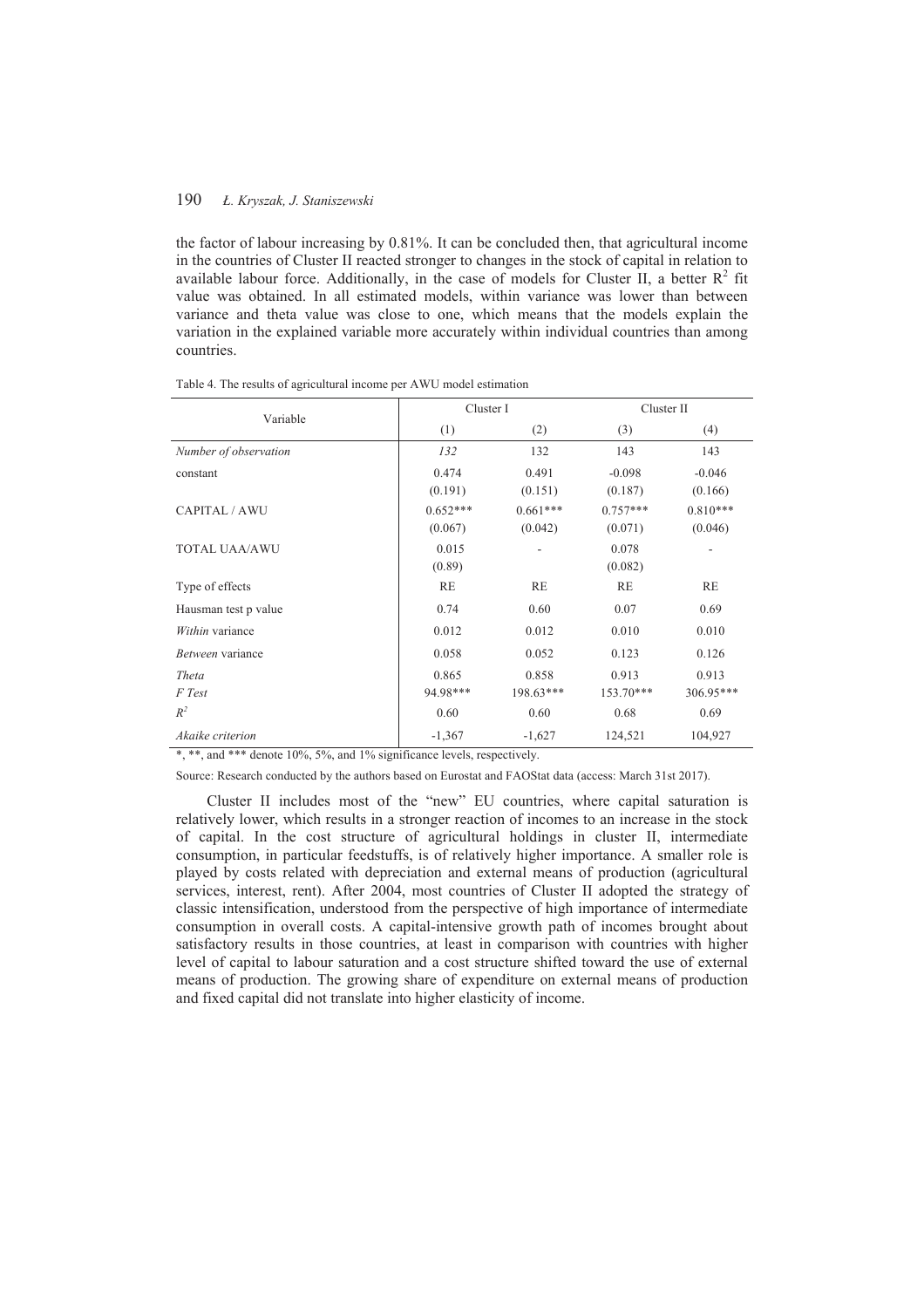### **Conclusions**

On the basis of the information included in this article the following should be stated:

- x Cluster analysis based on variation in cost structure led to the identification of two groups largely overlapping with the division into "old" and "new" member states;
- x Cluster I is made up mostly of the countries of the "old" EU, where agriculture is better equipped with fixed capital, in particular buildings, and farmers are more likely to use external services. In the countries of Cluster II current agricultural expenses, in particular feedstuffs, were more important;
- In the Cluster I countries in the studied period observably higher payment to the factor of labour was noted. The relations between individual means of production were also observably more profitable. Both capital-labour ratio and land-labour ratio was higher in Cluster I, while the differences involved mostly the former relation;
- In the countries with the cost structure in which current expenses, that is intermediate consumption (Cluster II) played a more important role, payment to the factor of labour reacted more strongly to changes in capital-labour ratio. Most likely, those countries adopted the strategy of material-consuming intensification, which, due to a relatively low level of agricultural development in that area, lead to relatively large benefits. Because the changes in the relations in supply of land and available workforce in agriculture were too slow, land-labour ratio did not significantly influence payment to the factor of labour in either cluster.

# **Literature**

- Anderson, K., Martin, W., Van der Mensbrugghe, D. (2006). Distortions to world trade: Impacts on agricultural markets and farm incomes. *Applied Economic Perspectives and Policy*, 28(2), 168-194.
- Baer-Nawrocka, A., Markiewicz, N. (2013). Relacje między czynnikami produkcji a efektywność wytwarzania w rolnictwie Unii Europejskiej. *Journal of Agribusiness and Rural Development*, 3(29), 5-16.
- Bezat-Jarzębowska, A., Rembisz, W. (2015). Wprowadzenie do analizy inwestycji, produktywności, efektywności i zmian technicznych w rolnictwie. Instytut Ekonomiki Rolnictwa i Gospodarki Żywnościowej - Państwowy Instytut Badawczy.
- Czyzewski, A., Staniszewski, J. (2016). Zastosowanie regresji panelowej dla oceny produktywnoĞci i dochodowoĞci w rolnictwie krajów Unii Europejskiej po 2005 roku. *Roczniki Naukowe Ekonomii Rolnictwa i Rozwoju Obszarów Wiejskich*, 103(3), 7-21.
- Czyżewski, B., Smędzik-Ambroży, K., (2017) The regional structure of the CAP subsidies and the factor productivity in agriculture in the EU 28, *Agricultural Economics - Zemedelska Ekonomika*, 63(4), 149-163.
- Goddard, E., Weersink, A., Chen, K., Turvey, C.G. (1993). Economics of Structural Change in Agriculture. *Canadian Journal of Agricultural Economics/Revue Canadienne D'agroeconomie*, 41(4), 475–489.
- Goletti, F. (1999). Agricultural diversification and rural industrialization as a strategy for rural income growth and poverty reduction in Indochina and Myanmar. MSS Discussion Paper No. 30.
- Gołaś, Z. (2010). Wydajność i dochodowość pracy w rolnictwie w świetle Rachunków Ekonomicznych dla Rolnictwa. *Zagadnienia Ekonomiki Rolnej*, (3), 19-42.
- Gołębiewska, B. (2010). Struktura majątkowa i finansowanie działalności w gospodarstwach rolniczych o zróĪnicowanych powiązaniach z otoczeniem. *ZN SGGW Ekonomika i Organizacja Gospodarki ĩywnoĞciowej*, *81*, 241-250.
- Goraj, L., Mańko, S. (2011). Model szacowania pełnych kosztów działalności gospodarstw rolnych. Zagadnienia *Ekonomiki Rolnej*, 3(328), 28-58.
- Hansen, H., Teuber, R. (2011). Assessing the impacts of EU's common agricultural policy on regional convergence: sub-national evidence from Germany. *Applied Economics*, 43(26), 3755-3765.
- Herlemann, H.-H., Stamer, H. (1963). Rolnictwo w dobie technicyzacji. Państwowe Wydawnictwo Rolnicze i LeĞne, Warszawa.